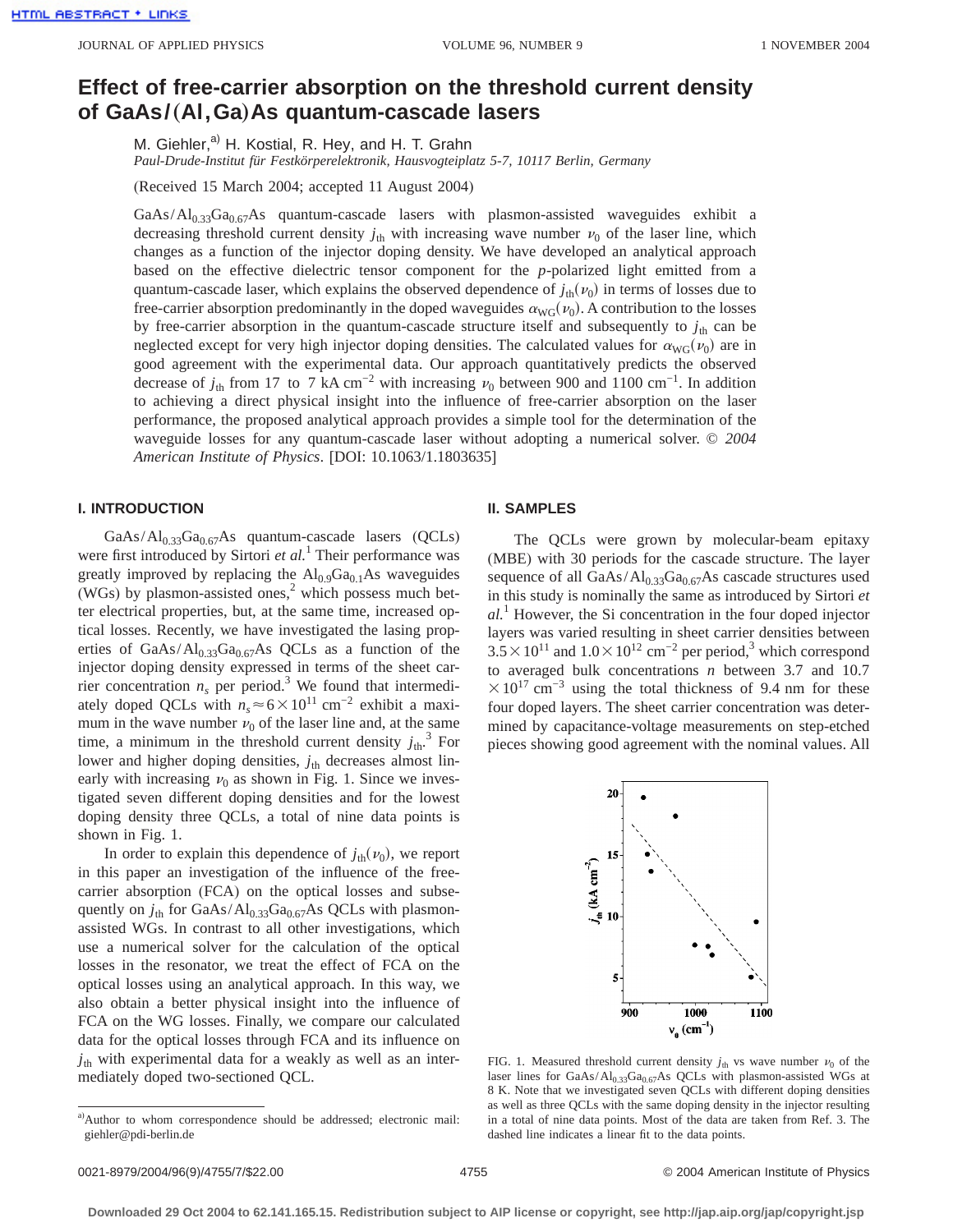QCL structures were characterized by double-crystal x-ray diffraction measurements to demonstrate that the actual layer thicknesses as well as the Al content agree within 2% with the nominal values.

We used plasmon-assisted WGs on the top and bottom of the active zone of each QCL following Ref. 2. Each WG consists of a 4  $\mu$ m thick, weakly doped GaAs layer with a doping concentration  $n=4\times10^{16}$  cm<sup>-3</sup> and a 1  $\mu$ m thick, strongly doped GaAs layer, in which we have reduced the doping density from  $n^+$ =6×10<sup>18</sup> cm<sup>-3</sup> in Ref. 2 to  $n^+$ =4  $\times 10^{18}$  cm<sup>-3</sup>.

The laser stripes with typical dimensions of 19  $\times$  2400  $\mu$ m<sup>2</sup> were prepared by plasma etching, where the side walls of the lasers were defined by  $7 \mu m$  deep and 2.5  $\mu$ m broad trenches refilled by a photoresist. The laser emission was studied using pulse-mode operation with a width of 100 ns and a repetition rate of 5 kHz at 8 K. The infrared spectra were recorded using a Fourier-transform spectrometer with a spectral resolution of 0.12 cm<sup>-1</sup>. The QCLs were mounted with the substrate on a cold finger in a He-flow cryostat without exchange gas and heat management. Therefore, heating of the laser stripe is expected during the current pulse.

# **III. CARRIER DENSITY DEPENDENCE OF THE FREE-CARRIER ABSORPTION COEFFICIENT IN <sup>n</sup>-TYPE GaAs**

In order to obtain an analytical relation between  $j_{th}$  and  $n$ or  $\nu_0$ , we first need to investigate FCA in differently doped GaAs layers, since the doping density in the cascade structure differs from the one in the WGs. Therefore, we have measured the infrared reflectance and transmittance spectra of bulk *n*-type GaAs samples as well as MBE-grown layers in the spectral region between  $\nu=500$  and 2500 cm<sup>-1</sup>. The reflectance spectra are mainly determined by the real part of the dielectric function (DF)  $\epsilon$ , i.e., Re{ $\epsilon$ }. The contribution of the free carriers to Re $\{\epsilon\}$  is well described by the classical Drude model. Therefore, the reflectance spectra can be reproduced by using a DF consisting of a harmonic-oscillator phonon contribution as well as a free-carrier Drude term, where the density *n* and the averaged energy-independent scattering rate  $\gamma$  of the free carriers were used as fit parameters.  $\gamma$  is related to the mobility  $\mu$  by  $\mu = e/(m^* \gamma)$ . For the different samples, the obtained values for *n* vary between  $1.1 \times 10^{17}$ and  $2.6\times10^{18}$  cm<sup>-3</sup>, while  $\mu$  lies between 4000 and 900 cm<sup>2</sup>/(V s). The values for both quantities agree well with the ones obtained from electrical measurements.

For the determination of the FCA coefficient  $\alpha_{\text{FC}}(\nu, n)$ , we have measured transmittance spectra at room temperature and at 77 K. In contrast to the reflectance spectra, the absorption coefficient is essentially determined by the imaginary part of the DF  $\epsilon$ , i.e., Im{ $\epsilon$ }, which depends on the dominant scattering mechanism of the free carriers. For scattering of free carriers on acoustical (ac) and longitudinal optical phonons (op) as well as ionized impurities (imp), the following relation is approximately valid in the high-frequency limit,<sup>4,5</sup> i.e.,  $\hbar \omega > E_F$ , where  $E_F$  denotes the Fermi energy of the free carriers, and  $\omega/\gamma \ge 1$ 



FIG. 2. FCA coefficient  $\alpha_{\text{FC}}(\tilde{\nu})$  vs carrier concentration *n* measured at  $\tilde{\nu}$ =1000 cm−1 and 300 K for *n*-type GaAs samples. The dots indicate our experimental data on bulk GaAs crystals, the circles experimental data of *n*-type GaAs layers on SI-GaAs, and the open squares data from the literature (Refs. 6–8). The calculated contributions of the different scattering mechanisms are shown as a dashed-dotted line for acoustic phonons (ac), dotted line for longitudinal optical phonons (op), and dashed line for ionized impurities ( imp). The solid line (total) indicates the calculated data for the total  $\alpha_{FC}(\tilde{\nu}, n)$  according to Eq. (3).

$$
\alpha_{\rm FC}(\nu, n, \theta) \approx c_{\rm ac} n \nu^{-1.5} + c_{\rm op} n \nu^{-2.5} + c_{\rm imp} n^2 \frac{1 + \theta(n)}{1 - \theta(n)} \nu^{-3.5},\tag{1}
$$

where  $\theta = N_A^2/N_D^+$  denotes the compensation ratio of the ionized impurities. The coefficients  $c_i$  ( $i = ac$ , op, imp) for *n*-type GaAs were calculated in Refs. 4 and 5. Both datasets almost agree with each other at room temperature. Using the values given for the coefficients  $c_i$  in Ref. 5 and the values of  $n$ determined from the reflectance spectra, the absorption spectra of the *n*-type GaAs samples for *n* between  $4 \times 10^{16}$  and  $4\times10^{18}$  cm<sup>-3</sup> and wave numbers v between 800 and 1500 cm−1 can be well described by

$$
\alpha_{\rm FC}(\nu, n) \approx \alpha_{\rm FC}(\widetilde{\nu}, n) \left(\frac{\nu}{\widetilde{\nu}}\right)^{-r(n)},\tag{2}
$$

where  $\tilde{\nu}$ =1000 cm<sup>-1</sup> and *r*(*n*)=2.5, 2.9, and 3.35 for *n* ≈4  $\times 10^{16}$ , 4 $\times 10^{17}$ , and 4 $\times 10^{18}$  cm<sup>-3</sup>, respectively. In Eq. (2), a compensation ratio  $\bar{\theta}(n)$  has been included, which was averaged over all samples with comparable *n*. From the measured data, we estimate an uncertainty of  $\Delta \alpha_{\text{FC}}(\tilde{\nu}, n)$  $= \pm 20\%$  and of  $\Delta r(n) = \pm 0.1$ , predominantly due to the deviation of the compensation ratio from its average value. The different values of *r* indicate that the interaction of free carriers with longitudinal optical phonons dominates for weak and intermediate doping densities, while the contribution of free-carrier scattering on ionized impurities becomes the most important one for strong doping densities resulting in almost temperature independent absorption spectra. The significant deviation of  $r$  from the value 2 predicted by the Drude formula indicates that the Drude model cannot be applied to estimate the carrier density and wave number dependence of the FCA in *n*-type GaAs, because the energy dependence of the free-carrier scattering processes has been neglected.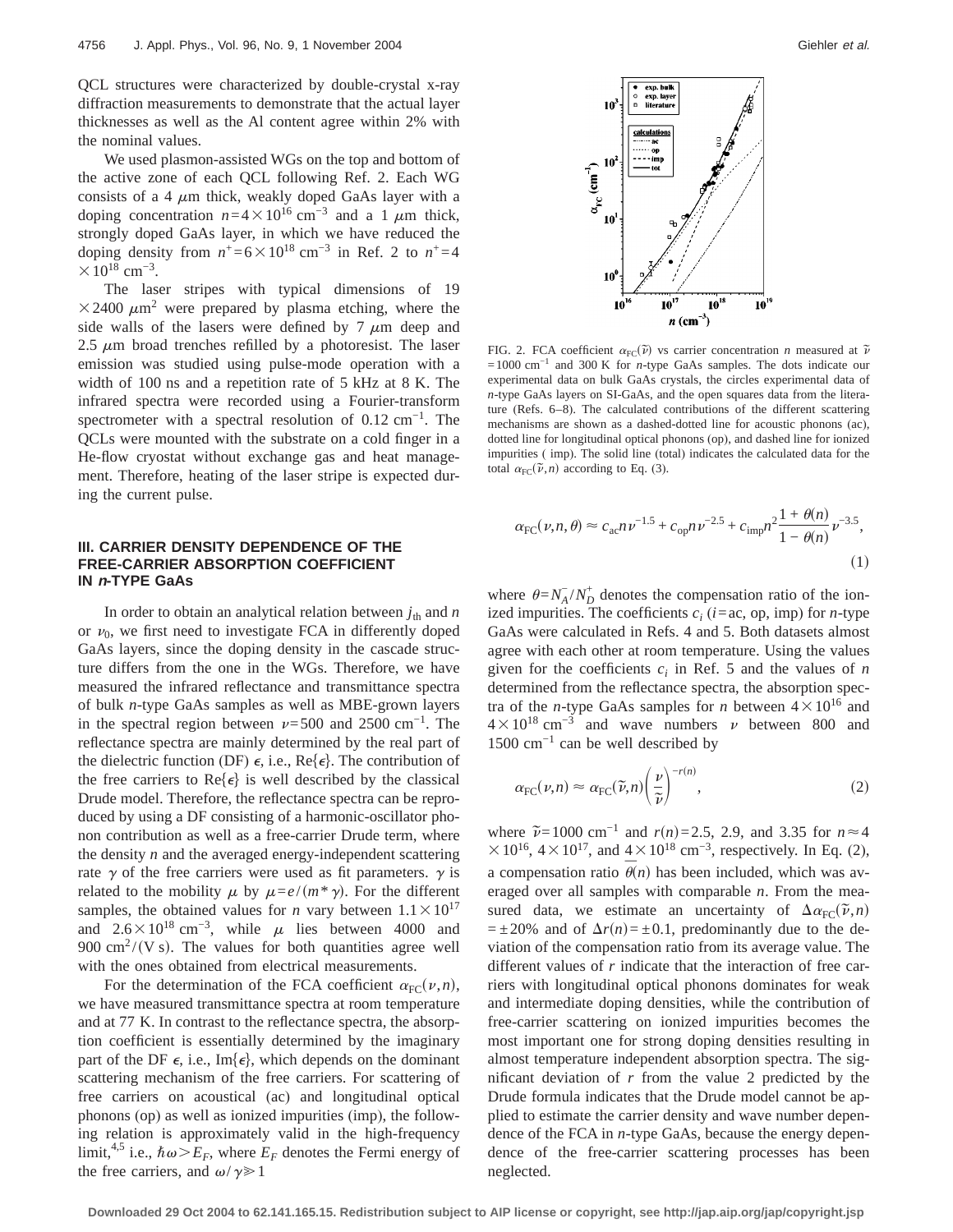Figure 2 shows the measured values (dots) of  $\alpha_{\text{FC}}(\tilde{v})$ versus *n* for bulk, *n*-type GaAs samples obtained at 300 K. Our measured values are in good agreement with published  $data<sup>6–8</sup>$  indicated by the open squares in Fig. 2. The scatter of our experimental values and the data in the literature is mainly due to different compensation ratios in the various samples. Furthermore, Fig. 2 also shows  $\alpha_{\text{FC}}(\tilde{\nu}, n)$  for the three different scattering mechanisms ac, op, and imp calculated using the exact theory described in Ref. 5 and the experimental values for *n* and  $\overline{\theta}(n)$  obtained from the fits of the reflectance and absorption spectra. The solid line in Fig. 2 demonstrates that the dependence of our experimentally determined values for  $\alpha_{FC}(\vec{\nu}, n)$  can be well approximated by

$$
\alpha_{\rm FC}(\tilde{\nu}, n) \approx c_1 n + c_2 n^2 + c_3 n^3,\tag{3}
$$

where  $c_1 = 2.9 \times 10^{-17}$  cm<sup>2</sup>,  $c_2 = 5.1 \times 10^{-35}$  cm<sup>5</sup>, and  $c_3 = 5.1$  $\times$ 10<sup>-55</sup> cm<sup>8</sup>. In Eq. (3), the first term, which is linear in *n*, describes the dependence of the interaction of free carriers with phonons, whereas the quadratic term in *n* reflects the scattering of free carriers on ionized impurities in uncompensated samples. Depending on the actual element used for doping, the prefactor  $[1 + \overline{\theta}(n)]/[1 - \overline{\theta}(n)]$  in Eq. (1) increases, in particular, for higher doping concentrations, with increasing *n*, which leads to the cubic term in Eq. (3). However, the contribution of this cubic term is always rather small, e.g., for  $n=4\times10^{18}$  cm<sup>-3</sup>, it only accounts for 4% of the contribution of the second term.

In order to test, if the data for  $\alpha_{\text{FC}}(\tilde{\nu}, n)$  of MBE-grown layers agree with the ones of bulk crystals, we have also measured transmittance spectra of a weakly doped and a strongly doped GaAs layer with a thickness of 8 and 2  $\mu$ m, respectively, grown on SI-GaAs. For the weakly doped layer, the nominal doping density of  $n=4\times10^{16}$  cm<sup>-3</sup> corresponds to the one in the layer separating the cascade from the plasmon WG layer in our QCLs, while the nominal concentration of  $n^+$  =4 × 10<sup>18</sup> cm<sup>-3</sup> in the strongly doped layer was set equal to the one in the plasmon WG layer in our QCLs. In order to precisely determine  $\alpha_{\text{FC}}(\nu,n)$  from the transmittance spectra of thin layers grown on a substrate, we have to suppress any changes of the transmittance due to light scattering caused by the unpolished back side of the substrate. Hence, we used substrates, which were polished on both sides. In the interferogram, the secondary peak due to the internal reflections within the sample was replaced by a straight line, which corresponds to a spectral averaging of the intensities. This incoherent averaging was taken into account in the determination of  $\alpha_{\text{FC}}(\nu,n)$  from the measured reflectance and transmittance spectra according to Ref. 9. The values obtained for  $\alpha_{\text{FC}}(\vec{\nu}, n)$  for the weakly and strongly doped layers are also included in Fig. 2 as circles. These data agree well with the ones of bulk crystals indicating that Eqs. (2) and (3) can also be applied to *n*-type GaAs layers with concentrations between  $4\times10^{16}$  and  $4\times10^{18}$  cm<sup>-3</sup>, in particular, for the plasmon-assisted WG layers in our QCLs.



FIG. 3. Calculated WG losses  $\alpha_{\text{WG}}$  due to FCA at low temperatures vs  $\nu_0$  in a double logarithmic representation. The solid line indicates the result taking into account only the top and bottom WGs with the stars marking the positions of the laser lines. The dashed lines indicate the results taking into account the WGs and the cascade for different doping densities as indicated by the open squares marking the positions of the laser lines.

## **IV. CALCULATION OF THE WAVEGUIDE LOSSES IN A QCL DUE TO FREE-CARRIER ABSORPTION**

For the determination of the WG losses  $\alpha_{\text{WG}}(v)$  in QCLs, which emit *p*-polarized light along the plane of the layers, we have to calculate the in-plane component of the dielectric tensor  $\varepsilon$ , which according to Ref. 10 is given by

$$
\varepsilon_{\parallel}^{-1}(\nu) = \frac{1}{\sum_{l} (\Gamma_l d_l)} \left( \sum_{l} \frac{\Gamma_l d_l}{\epsilon_l(\nu, n)} \right). \tag{4}
$$

Here  $\epsilon_l$  and  $d_l$  denote the complex DF and thickness, respectively, of the *l*th layer in the QCL.  $\Gamma_l$  refers to the overlap factor of the *l*th layer with the laser mode, i.e., it denotes the ratio of the energy of the laser mode stored in the *l*th layer and the total energy of the laser mode. We assume  $\Gamma_l = 1$  for all layers except for the WG layers with  $n^+$  =4  $\times$  10<sup>18</sup> cm<sup>-3</sup>. Furthermore, in order to derive Eq. (4), it has been assumed that  $n_{\text{opt},l} d_l \leq 1/v$ , where  $n_{\text{opt},l}$  denotes the refractive index of the *l*th layer. The values of  $\text{Re}\{\epsilon_l\}$  and  $n_{\text{opt},l}$  were mainly obtained from the reflectance spectra, whereas  $Im{\lbrace \epsilon_l(\nu, n) \rbrace}$  $=n_{opt,l}\alpha_{FC,l}(\nu,n)/(2\pi\nu)$  was predominantly determined from the absorption spectra according to Eq. (1) using  $\theta = \overline{\theta}(n)$  as discussed in connection with Eq. (2). After using Eq. (4) to determine  $\varepsilon_{\parallel}^{-1}(\nu)$  by summing over all layers in the complete QCL structure, the WG losses  $\alpha_{\text{WG}}(\nu)$  are calculated according to  $\alpha_{\text{WG}}(\nu) = 2\pi \nu \text{Im}\{\varepsilon_{\parallel}(\nu)\}/n_{\text{opt}}$ , where  $n_{\text{opt}} \approx \sqrt{\text{Re}\{\varepsilon_{\parallel}\}}$ .

Figure 3 shows the calculated values of  $\alpha_{\text{WG}}$  versus  $\nu_0$ for our QCLs, which lase at different wave numbers  $v_0$ ,  $\frac{3}{3}$  in a double logarithmic representation. In order to demonstrate the influence of the FCA on  $\alpha_{\text{WG}}$ , we neglect in the calculation any wave number dependence of the optical confinement and set  $\Gamma_{\text{WG}(n^+)}$ =0.018. Near  $\tilde{\nu}$ =1000 cm<sup>-1</sup>, the refractive index  $n_{\text{opt,WG}(n^+)}(\nu)$  of the WG( $n^+$ ) layers is approximately given by  $\sqrt{\text{Re}\{\varepsilon_{\text{WG}(n^+)}(\nu)\}}$ , where  $\varepsilon_{\text{WG}(n^+)}(\nu)$  $=5.77(\nu/\tilde{\nu})^{2.2}+i0.51(\nu/\tilde{\nu})^{-4.35}$ . Therefore,  $n_{\text{opt,WG}(n^{+})}(\nu)$  increases with increasing  $\nu$  and eventually approaches the values of  $n_{opt,l}$  of the surrounding weakly doped WG layer and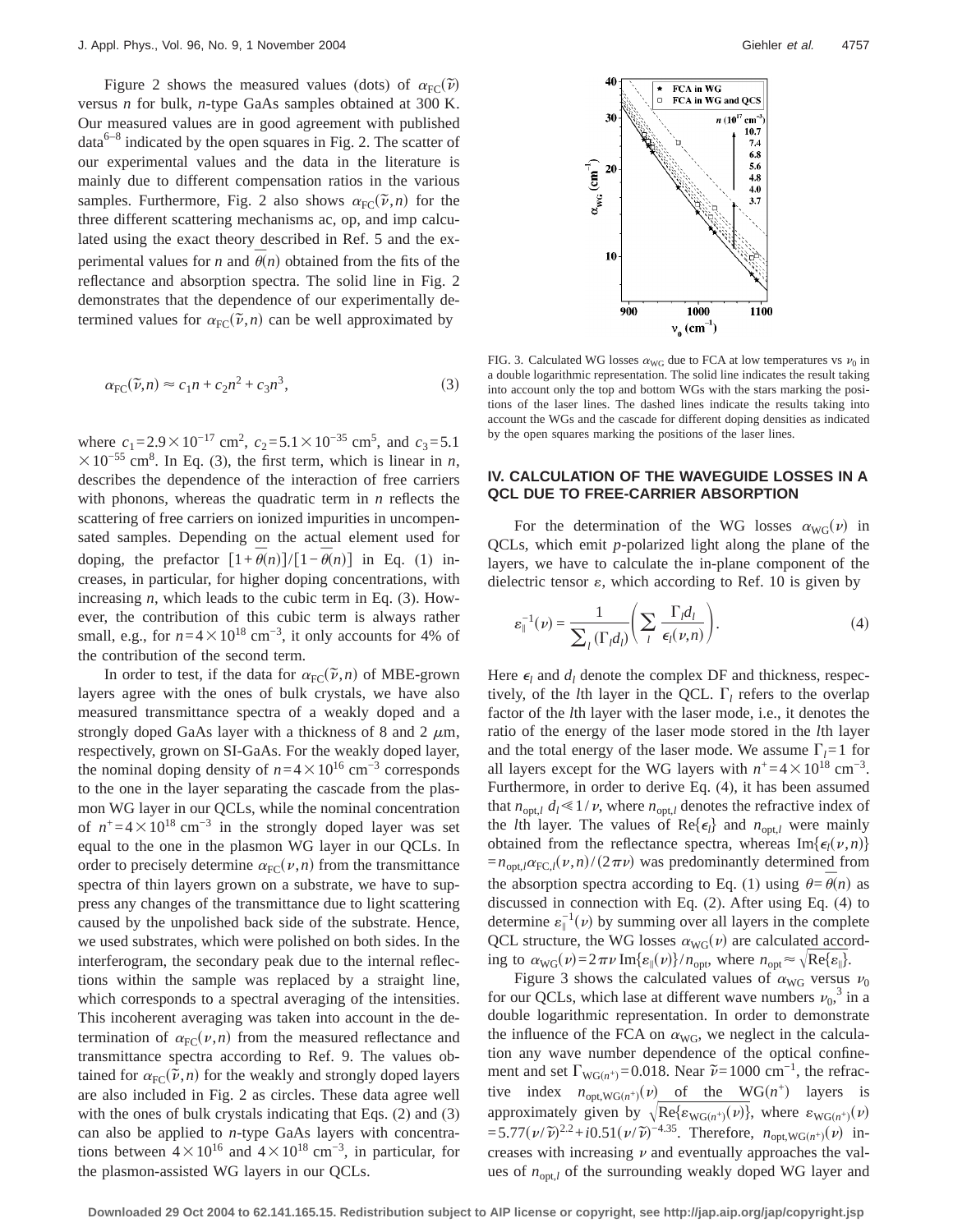the layers in the cascade. This effect alone would result in a decreasing optical confinement of the laser mode. However, this decrease is partially compensated by the typically increasing confinement with increasing  $\nu$ . Therefore, the approximation of a constant value for  $\Gamma_{\text{WG}(n^+)}$  is justified.

The solid line in Fig. 3 indicates the values of  $\alpha_{\text{WG}}$  assuming that only FCA in the top and bottom WGs contributes to the optical losses. The stars mark the wave numbers of the measured laser lines. Figure 3 demonstrates that  $\alpha_{\text{WG}}(\nu_0)$  strongly decreases with increasing  $\nu_0$ . It can be approximately described by the power law  $\alpha_{\text{WG}}(v_0)$  $\approx 15(v_0/\tilde{\nu})^{-6.6}$ . The rather large absolute value of the exponent originates from the very different exponents of the wave number dependence of the real and imaginary part of the DF of the strongly doped WG layers as described in the previous paragraph in comparison to the undoped layers in the cascade, which are coupled in a nonlinear fashion according to Eq. (4).

In addition to the doped WGs, also the four doped layers inside each period of the cascade structure may contribute to FCA. While free carriers in quantum wells are free to move in the plane of the layers, they are confined along the growth direction. Because in a QCL the electric field of the laser light is polarized parallel to the growth direction, the FCA is modified.<sup>11</sup> Furthermore, interface roughness enables additional scattering events even for  $p$ -polarized light.<sup>12</sup> In order to estimate the upper limit of the modified FCA in the cascade, we assume that all four doped layers in each period contribute to the optical losses in the same way as FCA in thick GaAs layers. Using this approximation, we determine the maximum value of the optical losses due to FCA in the WGs and in the cascade for the seven different doping densities in the injector of our QCLs, which are indicated by the dashed lines in Fig. 3. Note that according to Eq. (4)  $\alpha_{\text{WG}}$ nonlinearly increases with increasing doping density in the injectors of the QCLs as indicated by the arrow. Furthermore, with increasing doping density in the cascade, the exponent of the power law for  $\alpha_{\text{WG}}(\nu_0)$  slightly decreases. We conclude that the optical losses due to FCA in a QCL are mainly determined by FCA in the waveguide. Only for injector doping concentrations above  $7.5 \times 10^{17}$  cm<sup>-3</sup>, the cascade itself notably contributes to the optical losses due to FCA.

# **V. INFLUENCE OF THE WAVEGUIDE LOSSES ON THE THRESHOLD CURRENT DENSITY OF QCLS**

We now determine the influence of the WG losses on the threshold current density. This dependence is described by

$$
j_{\text{th}}(\nu_0) = \frac{\alpha_{\text{WG}}(\nu_0) + \alpha_M}{g\Gamma},\tag{5}
$$

where  $\alpha_M = -(1/L) \ln(1/R) = 5.3 \text{ cm}^{-1}$  denotes the mirror losses for a GaAs-based QCL of 2.4 mm length, *g* the gain coefficient, and  $\Gamma$  the overlap factor of the laser mode with the gain medium. Following Ref. 2, we assume  $\Gamma$ =0.31, i.e., 31% of the energy of the laser mode is stored in the gain medium, which for QCLs is approximated by the whole cascade structure. Consequently, 67% of the energy of the laser



FIG. 4. Threshold current density  $j_{th}$  vs  $v_0$ . The experimental data are indicated by dots, the solid line and the stars mark the calculated data taking into account FCA only in the WGs, and the open squares for FCA in the WGs and cascade structure.

mode is leaking into the weakly doped WG layers, which are located between the WG( $n^+$ ) layers with  $\Gamma_{\text{WG}(n^+)} \approx 2\%$  and the cascade structure. The solid line and the stars in Fig. 4 indicate the best fit to the experimental data (dots) for  $j_{th}(\nu_0)$ taking into account FCA in the WGs alone, resulting in a value for the wave-number-independent gain coefficient of  $g_a$ =6.60 cm kA<sup>-1</sup> with a standard deviation of 1.63 cm kA<sup>-1</sup>. The wave number dependence of the FCA in the WGs alone results in a decrease of  $j_{th}$  from 17 to 7 cm kA<sup>-1</sup> for QCLs with an increasing lasing energy between 900 and  $1100 \text{ cm}^{-1}$ . Figure 4 also shows that, when the additional contribution to the optical losses by FCA in the cascade itself is taken into account, the agreement between the calculated (open squares) and measured (dots)  $j_{th}$  is slightly improved as demonstrated by the decrease of the relative standard deviation of the gain coefficient from 0.25 to 0.23. In this case, we obtain the best fit for a wave-number-independent gain coefficient  $g_a = (7.20 \pm 1.68)$  cm kA<sup>-1</sup>. Table I lists the calculated values of  $j_{\text{th}}$  for two reference QCLs, which will be used in the following section to determine the WG losses experimentally.

# **VI. EXPERIMENTAL DETERMINATION OF THE WAVEGUIDE LOSSES IN TWO-SECTIONED QCLS**

Since the condition  $n_{opt,i}d_i \leq 1/\nu$  used in the derivation of Eq. (4) is not necessarily fulfilled for all layers within a QCL structure, we tested the validity of Eq. (4) for the calculation of  $\alpha_{\text{WG}}(\nu_0)$  using two specially prepared lasers DL1 and DL2, which consist of two-sectioned lasers. The laser DL1 (DL2) was weakly (intermediately) doped with *n*=3.7  $\times$ 10<sup>17</sup> cm<sup>-3</sup> (n=4.8 × 10<sup>17</sup> cm<sup>-3</sup>) as listed in Table I. The total length and width of the laser stripe was *L*=2.8 mm  $(2.0 \text{ mm})$  and  $w=19 \mu \text{m}$  (29  $\mu$ m) for DL1 (DL2). Each DL consists of two sections, a front part  $(f)$  and a back part  $(b)$ , where for both DLs the length of each section is given by  $L_f \approx L/3$  and  $L_b \approx 2L/3$ . In order to prevent leakage currents between both parts, the two sections are separated by an air gap. This gap with a width of about 350 nm was produced by fixing the laser with the bottom contact on a metal plate and

**Downloaded 29 Oct 2004 to 62.141.165.15. Redistribution subject to AIP license or copyright, see http://jap.aip.org/jap/copyright.jsp**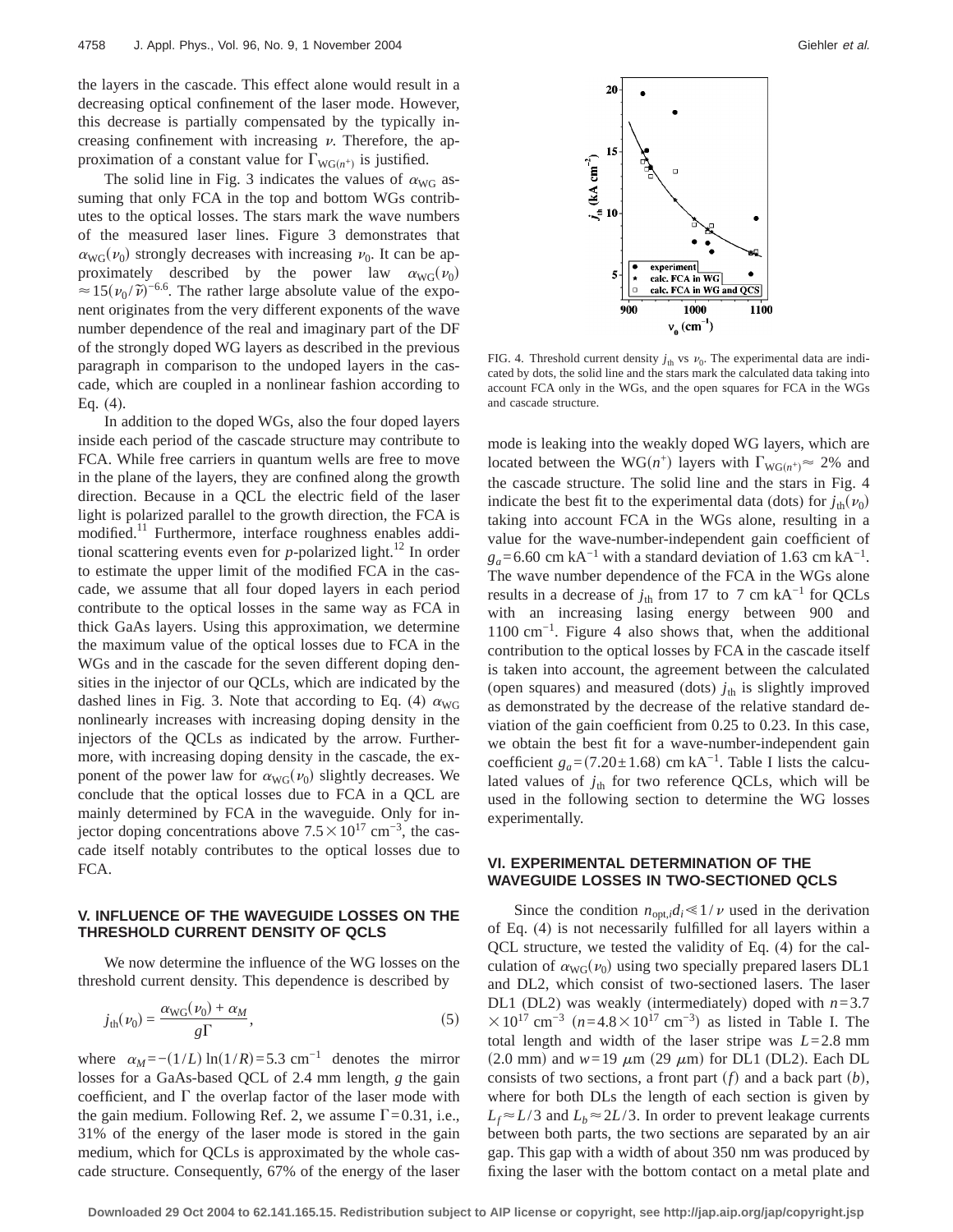TABLE I. Structure, doping density *n*, measured emission wave number  $\nu_0$ , WG losses  $\alpha_{\text{WO}}$ , and threshold current densities  $j_{th}$  of a weakly and an intermediately doped DL as well as data for the corresponding nonsectioned reference QCLs. For the determination of  $\alpha_{\text{WG}}(v_0)$ , we have used *g*=7.2 cm kA<sup>-1</sup> and  $\Gamma$ =0.31.

|                  |                                                   |                        | $\alpha_{\text{WG}}$ (cm <sup>-1</sup> ) |                        |                                 | $j_{\text{th}}$ (kA cm <sup>-2</sup> ) |                                 |
|------------------|---------------------------------------------------|------------------------|------------------------------------------|------------------------|---------------------------------|----------------------------------------|---------------------------------|
| Structure        | $\boldsymbol{n}$<br>$(10^{17}$ cm <sup>-3</sup> ) | $\nu_0$<br>$(cm^{-1})$ | Method I<br>Eq. $(7)$                    | Method II<br>Eq. $(8)$ | calc. <sup>a</sup><br>Eq. $(4)$ | expt.                                  | calc. <sup>a</sup><br>Eq. $(5)$ |
| DL1              | 3.7                                               | 965                    | 13.1                                     | 21.9                   | 18.8                            | 10.1                                   | 10.8                            |
| QCL1             | 3.7                                               | $927^b$                |                                          |                        | 25.0                            | $16.2^{b}$                             | 13.6                            |
| DL <sub>2</sub>  | 4.8                                               | 1017                   | 11.4                                     | 12.9                   | 13.8                            | 9.1                                    | 8.5                             |
| QCL <sub>2</sub> | 4.8                                               | $1019^{\rm b}$         |                                          |                        | 13.7                            | $7.6^{\mathrm{b}}$                     | 8.5                             |

<sup>a</sup>Assuming that FCA in all doped layers in the QCL contributes to  $\alpha_{\text{WG}}$ .

<sup>b</sup>Data taken from Ref. 3.

carefully cleaving only the laser. The horizontal misalignment between the edges was less than 20 nm, and the longitudinal axes of both laser parts were tilted by less than 0.01° with respect to each other. The presence of the air gap in the laser stripe slightly modifies the resonator and consequently also the lasing properties of the DLs with respect to the corresponding reference QCLs studied previously.<sup>3</sup> First, the optical intensity is reduced due to reflections at the gap. From calculations as well as from intensity versus current measurements on QCLs with and without an air gap, we estimate that the optical attenuation due to this air gap is less than 10%. Therefore, it is much less than the optical losses due to FCA, and consequently we can neglect the influence of the air gap. Second, the lasing energy of the DLs is changed with respect to the corresponding reference QCLs mainly due to the modification of the resonator. Whereas the weakly and intermediately doped DLs show lasing at 965 and 1017 cm<sup>-1</sup>, respectively, the values for the corresponding reference QCLs as listed in Table I are  $927$  and  $1019 \text{ cm}^{-1}$ , respectively.<sup>3</sup> Furthermore, the threshold current densities of the DLs, where  $j_{th}$  was measured with both parts of the DL being directly electrically connected, are also slightly changed with respect to values of the reference QCLs (cf. Table I). Note that for both DLs  $j_{th} < (j_{th,f} + j_{th,b})$ , where  $j_{th,i}$ for  $i = f$  and *b* denotes the threshold current density for the corresponding section *i* of the DL.

We have determined the WG losses in the two-sectioned QCLs in two different ways. In the first approach referred to as method I, the currents  $I_f$  and  $I_b$  through each section of the DL are measured at lasing threshold of the complete QCL. The corresponding threshold condition for the total optical WG losses  $\alpha_t(\nu_0)$  can be written as<sup>13</sup>

$$
\alpha_t(\nu_0) = \alpha_{\text{WG}}(\nu_0) + \alpha_M = G_{M,f}(j_f, \nu_0) \frac{L_f}{L} + G_{M,b}(j_b, \nu_0) \frac{L_b}{L},\tag{6}
$$

where  $G_{M,i}=g\Gamma j_i$  denotes the modal gain and  $j_i$  the current density. Using Eq. (6) and  $j_i = I_i/(w_i)$ , the threshold condition is related to  $I_f$  and  $I_b$  through

$$
I_b = -I_f + \frac{\alpha_t(\nu_0)wL}{g\Gamma} = -I_f + C.
$$
\n(7)

Figure 5 shows the measured currents  $I_b$  versus  $I_f$  at the lasing threshold for both DLs. Assuming a linear relation between  $I_b$  and  $I_f$  as suggested by Eq. (7), a linear fit of the measured data results in  $I_b$ =−1.00 $I_f$ +4.36 A for DL1 and  $I_b$ =−0.82 $I_f$ +4.43 A for DL2. Whereas the slope of  $I_b$  versus *If* for DL2 is somewhat smaller than the expected value of one, it is in excellent agreement with Eq. (7) for DL1. From the measured values of the constant *C*, we have determined  $\alpha_{\text{WG}}(\nu_0)$  using Eqs. (6) and (7) by assuming a wave-numberindependent gain coefficient  $g_a$ =7.2 cm kA<sup>-1</sup> and  $\Gamma$ =0.31 as discussed in the preceding section. The obtained values for  $\alpha_{\text{WG}}(\nu_0)$ , which are listed in Table I, are clearly smaller than the calculated data taking into account FCA in the WGs and in the four doped layers of each period of the cascade structure (Sec. IV A).

The second method (method II) consists of measuring the intensities emitted from one part of the DL through both end facets. These measurements were carried out for current values up to slightly above the lasing threshold. From the intensity  $S_A$  emitted from the front part and the intensity  $S_B$ emitted from the back part measured under the condition that  $I_f = 0$  and  $I_b > 0$ , we can obtain  $\alpha_{\text{WG}}(\nu_0)$  from the equation

$$
S_A \approx S_B \exp[-\alpha_{\rm WG}(\nu_0)L_f]. \tag{8}
$$

Note that these measurements can also be performed by exchanging the electrical injection conditions, i.e.,  $I_f$  > 0 and



FIG. 5. Measured current  $I_b$  vs  $I_f$  at the lasing threshold for DL1 (dots) and DL2 (circles) at 8 K. The dashed and solid line indicate a linear fit of the respective dataset.

**Downloaded 29 Oct 2004 to 62.141.165.15. Redistribution subject to AIP license or copyright, see http://jap.aip.org/jap/copyright.jsp**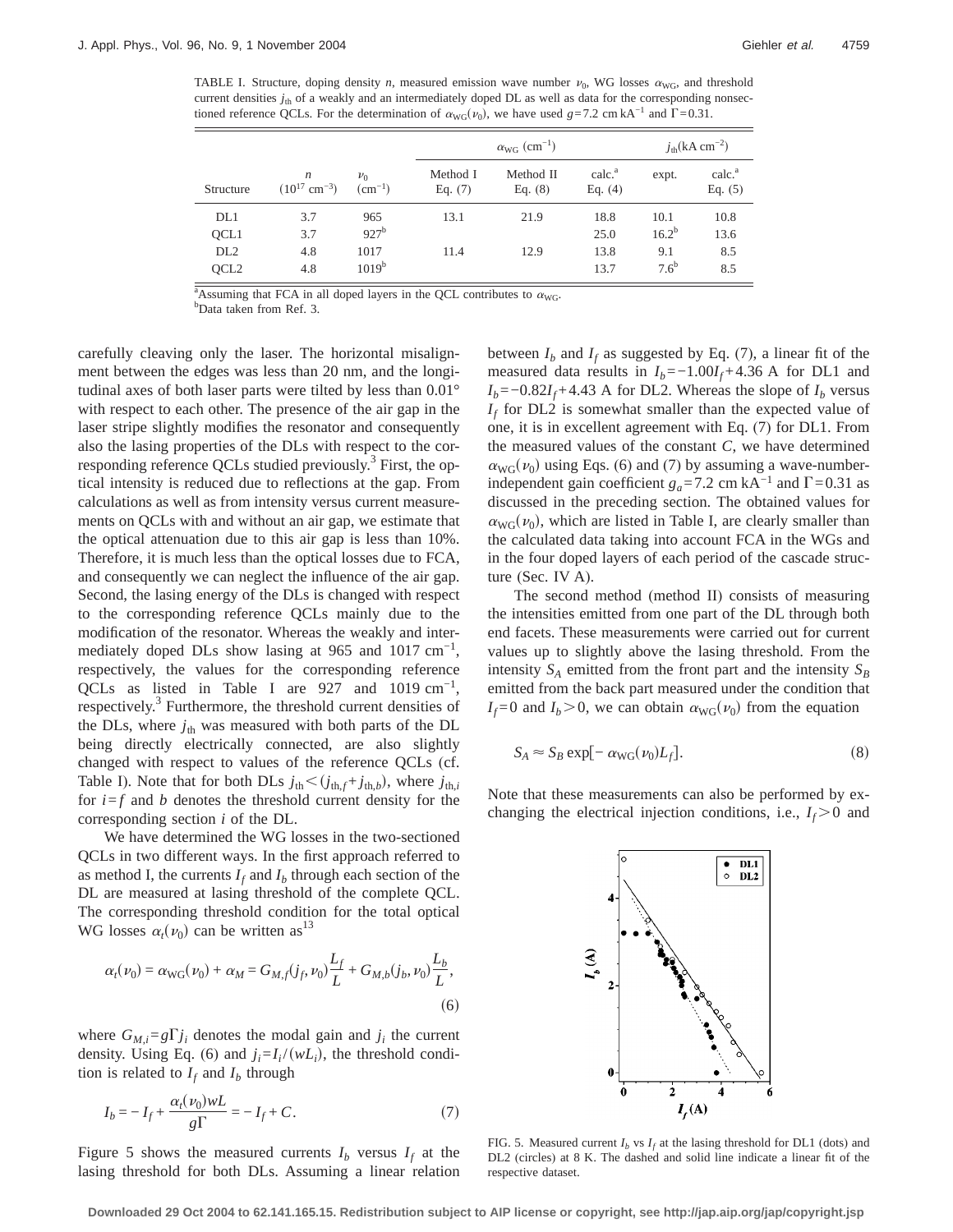$I_b=0$ . The data determined by method II are also listed in Table I. The corresponding values are clearly larger than the ones determined by method I and will be discussed below.

# **VII. COMPARISON OF THE CALCULATED AND MEASURED WAVEGUIDE LOSSES AND THE RESULTING THRESHOLD CURRENT DENSITIES**

First, we compare the calculated and measured data for the WG losses. Table I shows that the calculated values of  $\alpha_{\text{WG}}(\nu_0)$  in Sec. IV agree well with the ones that were experimentally determined on DLs by method II, whereas the values obtained by method I are clearly too small. Our calculated and measured (method II) values of  $\alpha_{\text{WG}}(v_0)$  agree quite well with calculated values published in the literature. Sirtori *et al.*<sup>2</sup> reported a calculated value of  $\alpha_{\text{WG}}(v_0)$  $=16$  cm<sup>-1</sup> for a QCL with the same layer structure, an injector doping density between QCL1 and QCL2 in Table I, and a considerably higher doping density in the plasmon-assisted WGs using the parameters  $v_0=1064$  cm<sup>-1</sup>,  $n^+$  =6  $\times$  10<sup>18</sup> cm<sup>-3</sup>,  $\Gamma(n^+)$ =0.008, and  $\Gamma$ =0.31. With our model, we obtain for a QCL with the same doping level in the plasmonassisted WGs exactly the same value  $\alpha_{\text{WG}}(v_0)=16 \text{ cm}^{-1}$ , which justifies our approach, in particular the use of an effective dielectric tensor for the QCL structure [Eq. (4)]. However, a comparison of the experimental data for QCLs with different doping densities in the WGs is much more difficult. In Ref. 2, the experimental value of  $\alpha_{\text{WG}}(1064 \text{ cm}^{-1})$  is given as 19 and 21 cm<sup>-1</sup> obtained with two different methods, while in Ref. 13 an experimental value of  $22 \text{ cm}^{-1}$  is reported. In contrast to these values, we would obtain  $\alpha_{\text{WG}}(1064 \text{ cm}^{-1}) \approx 9 \text{ cm}^{-1}$  by extrapolating our values measured on the DLs by method II to the emission wave number  $v_0$ =1064 cm<sup>-1</sup>, which is much smaller than the measured values in Refs. 2 and 13. Nevertheless, this difference does not invalidate our experimental data, since the doping level in the WGs is with  $n^+$  =4 × 10<sup>18</sup> cm<sup>-3</sup> considerably lower than in Refs. 2 and 13. If we calculate the WG losses for a laser with  $v_0$ =1064 cm<sup>-1</sup> and a WG doping of  $4 \times 10^{18}$  cm<sup>-3</sup>, we obtain  $\alpha_{\text{WG}}(1064 \text{ cm}^{-1}) = 10.4 \text{ cm}^{-1}$ , which agrees quite well with the experimental, extrapolated value. We conclude that a comparison of experimental data obtained on QCLs with differently doped WGs supports our model.

Now we will compare the gain coefficient obtained from our measurements with values in the literature. From Eq. (5) in Sec. V, we obtained a wave-number-independent value  $g_a$ =7.2 cm kA<sup>-1</sup> for our QCLs. According to Ref. 14, the gain coefficient depends linearly on the wave number, i.e.,

$$
g = g_a \frac{\nu_0}{\nu_a},\tag{9}
$$

where  $v_a$ =997 cm<sup>-1</sup> denotes the average value of the wave numbers of all measured QCLs. Figure 6 shows the calculated values of *g* (dots) for all experimentally investigated QCLs according to Eq. (5), where *g* has been obtained by adjusting the calculated threshold current density to the mea-



FIG. 6. Gain coefficient *g* vs  $\nu_0$  determined from the measured threshold current densities and calculated WG losses (dots). The dashed line indicates the wave-number-independent gain coefficient  $g_a$  obtained in Sec. V, the solid line describes the linear dependence of the gain coefficient on the wave number according to Eq. (9).

sured one. The dashed line indicates the wave-numberindependent value of  $7.2 \text{ cm} \text{ kA}^{-1}$ , the solid line the dependence of the gain coefficient on the wave number according to Eq. (9). The calculated values of *g* for the different QCLs exhibit a large scatter between  $g=5$  and 10 cm kA<sup>-1</sup>. The increase of *g* with increasing  $\nu_0$  is due to the dependence of *g* on  $\nu_0$  as given by Eq. (9). Although a correlation between the gain coefficient and the injector doping density is not observed in Fig. 6, it cannot be ruled out. Our derived values for  $g(\nu_0)$  are in the same range as the value of 8.7 cm kA<sup>-1</sup> reported by Sirtori *et al.*<sup>1</sup> for a QCL with the same cascade structure, but using  $Al_0.9Ga_0.1As$  WGs. However, for the same cascade structure, but with plasmon-assisted WGs, which actually should have no influence on the gain coefficient, values of  $g=14.2$ , 15.8, and 13 cm kA<sup>-1</sup> have been reported in Refs. 2 and 13. Theoretical models have predicted gain coefficients for GaAs-based QCLs of *g* =11.3 cm kA<sup>-1</sup> in Ref. 15 and  $g=5.1$  cm kA<sup>-1</sup> in Refs. 16 and 17, where we have deduced this value from the maximum in the gain spectrum of Fig. 10 in Ref. 16 and from the threshold current density of Fig. 2 in Ref. 17. These literature data indicate a large variation of *g*, but our experimentally determined values are somewhat smaller than most values reported in the literature. For method I, a larger value of *g* would result in a increased value of  $\alpha_{\text{WG}}(\nu_0)$  according to Eq. (7), which would be in better agreement with the literature data. At the same time, a larger value of *g* would result according to Eq. (5) in a decrease of the threshold current density  $j_{\text{th}}$ , which is in contrast to our measured data. Figure 4 shows that the trend of our measured  $j_{th}(\nu_0)$  values is well described by our model. Furthermore, Table I also shows a good agreement between the measured and calculated values of *j*th for the DLs and their corresponding reference QCLs. In particular, the larger calculated value of  $j_{th}$  for QCL1 with respect to that of DL1 has been experimentally verified. It can be explained within our model by the wave number dependence of the FCA and the difference in the lasing energies of QCL1 and DL1.